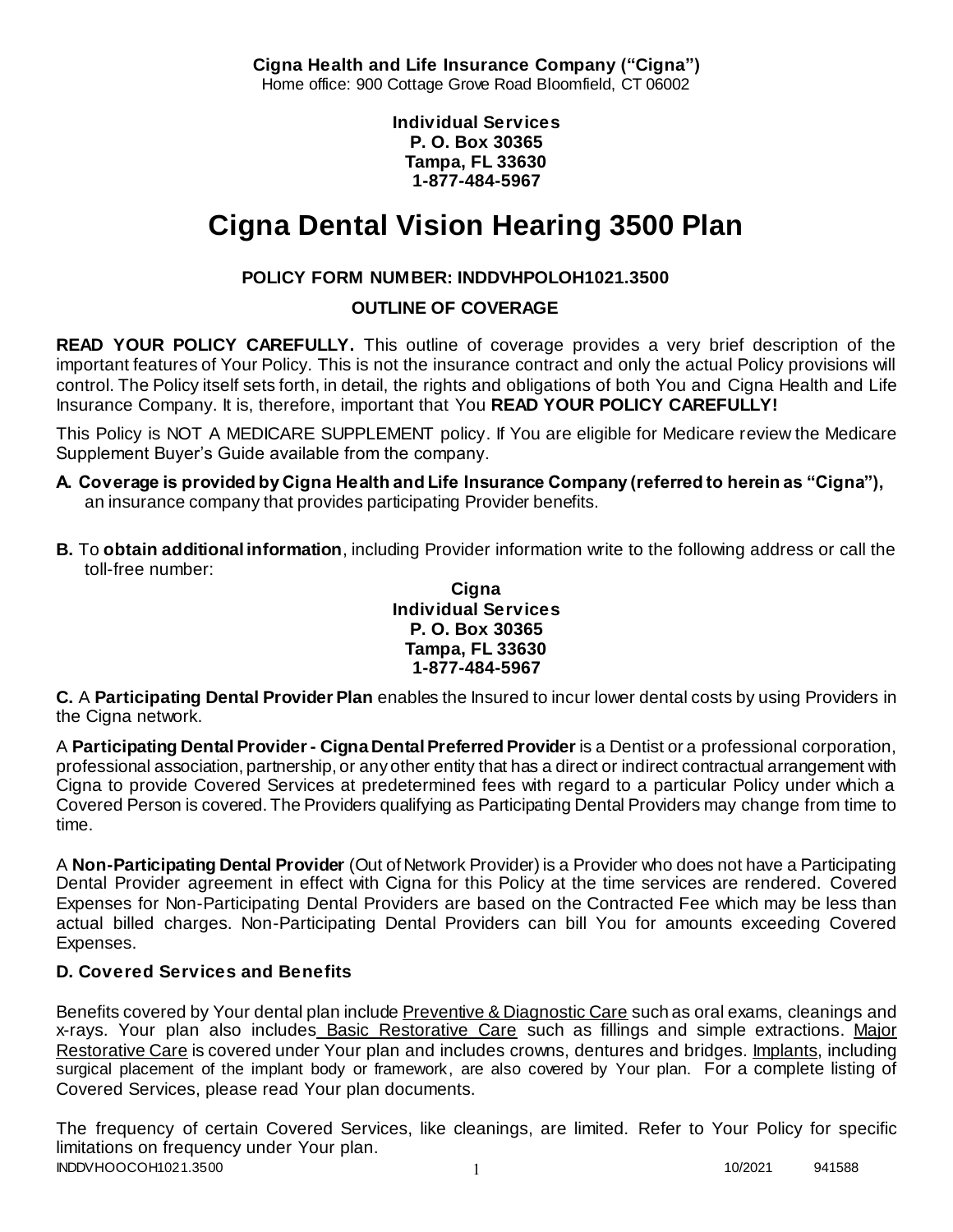### **Benefit Schedule**

The benefits outlined in the table below show the payment percentages for Covered Expenses **AFTER** any applicable Deductibles have been satisfied unless otherwise stated.

# **CIGNA DENTAL, VISION, AND HEARING INSURANCE** *The Schedule*

#### **For You and Your Dependents**

#### **The Schedule – Dental Benefits**

If You select a Participating Dental Provider, Your cost will be less than if You select a Non-Participating Dental Provider.

#### **Emergency Services**

The Benefit Percentage payable for Emergency Services charges made by a Non-Participating Dental Provider is the same Benefit Percentage as for Participating Dental Provider Charges. Dental Emergency services are required immediately to either alleviate pain or to treat the sudden onset of an acute dental condition. These are usually minor procedures performed in response to serious symptoms, which temporarily relieve significant pain, but do not effect a definitive cure, and which, if not rendered, will likely result in a more serious dental or medical complication.

#### **Dental Deductibles**

Dental Deductibles are expenses to be paid by You or Your Dependent. Dental Deductibles are in addition to any Coinsurance. Once the Dental Deductible maximum in The Schedule has been reached You and Your family need not satisfy any further dental deductible for the rest of that year.

#### **Participating Dental Provider Payment**

Participating Dental Provider services are paid based on the Contracted Fee agreed upon by the Provider and Cigna.

#### **Non-Participating Dental Provider Payment**

Non-Participating Dental Provider services are paid based on the Contracted Fee.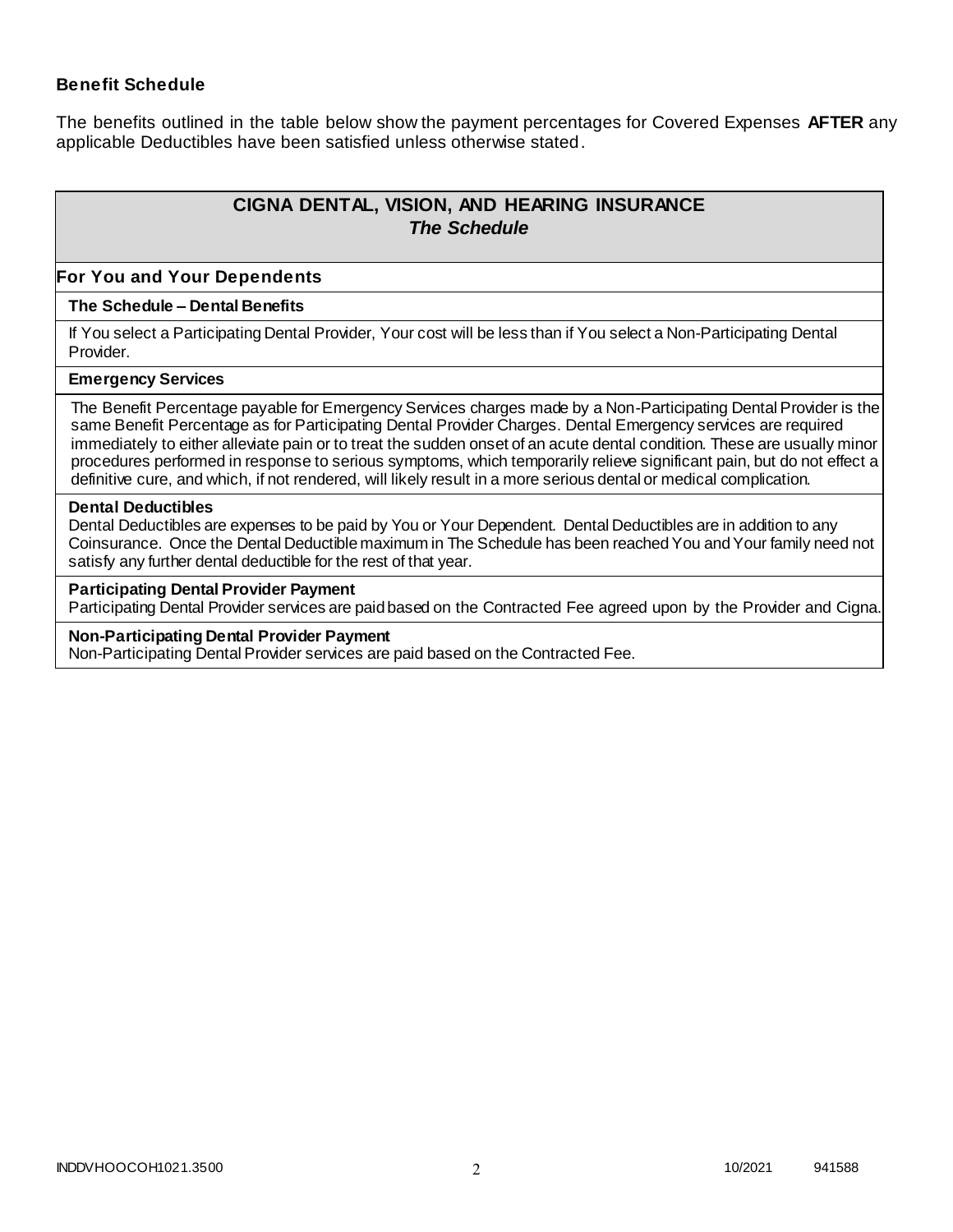| DENTAL BENEFIT HIGHLIGHTS                                                                                                                                                                                                                                                 |                                                  |
|---------------------------------------------------------------------------------------------------------------------------------------------------------------------------------------------------------------------------------------------------------------------------|--------------------------------------------------|
| Classes I, II, III, IX<br><b>Calendar Year Maximum</b>                                                                                                                                                                                                                    | \$2,500 per person                               |
| <b>Class IX Lifetime Maximum</b>                                                                                                                                                                                                                                          | \$2,000 per person                               |
| <b>Calendar Year Dental Deductible</b>                                                                                                                                                                                                                                    |                                                  |
| Individual                                                                                                                                                                                                                                                                | \$100 per person                                 |
|                                                                                                                                                                                                                                                                           | Not Applicable to Class I                        |
| Class I                                                                                                                                                                                                                                                                   | The Percentage of Covered Expenses the Plan Pays |
| Preventive Care<br>Oral Exams<br><b>Routine Cleanings</b><br>Routine X-rays<br>Non-Routine X-rays<br><b>Fluoride Application</b><br><b>Sealants</b><br>Space Maintainers (non-orthodontic)<br>Emergency Care to Relieve Pain                                              | 100%                                             |
| <b>Class II</b>                                                                                                                                                                                                                                                           | The Percentage of Covered Expenses the Plan Pays |
| <b>Basic Restorative</b><br>Fillings<br>Surgical Extraction of Impacted Teeth<br>Oral Surgery, Simple Extractions<br>Relines, Rebases, and Adjustments<br>Repairs - Bridges, Crowns, and Inlays<br>Repairs - Dentures                                                     | 80% after dental deductible                      |
| <b>Class III</b>                                                                                                                                                                                                                                                          | The Percentage of Covered Expenses the Plan Pays |
| <b>Major Restorative</b><br>Crowns / Inlays / Onlays<br>Root Canal Therapy / Endodontics<br><b>Minor Periodontics</b><br><b>Major Periodontics</b><br>Oral Surgery, All Except Simple Extractions<br>Prosthesis Over Implant<br>Anesthetics<br>Dentures<br><b>Bridges</b> | 50% after dental deductible                      |
| <b>Class IX</b>                                                                                                                                                                                                                                                           | The Percentage of Covered Expenses the Plan Pays |
| Implants                                                                                                                                                                                                                                                                  | 50% after plan deductible                        |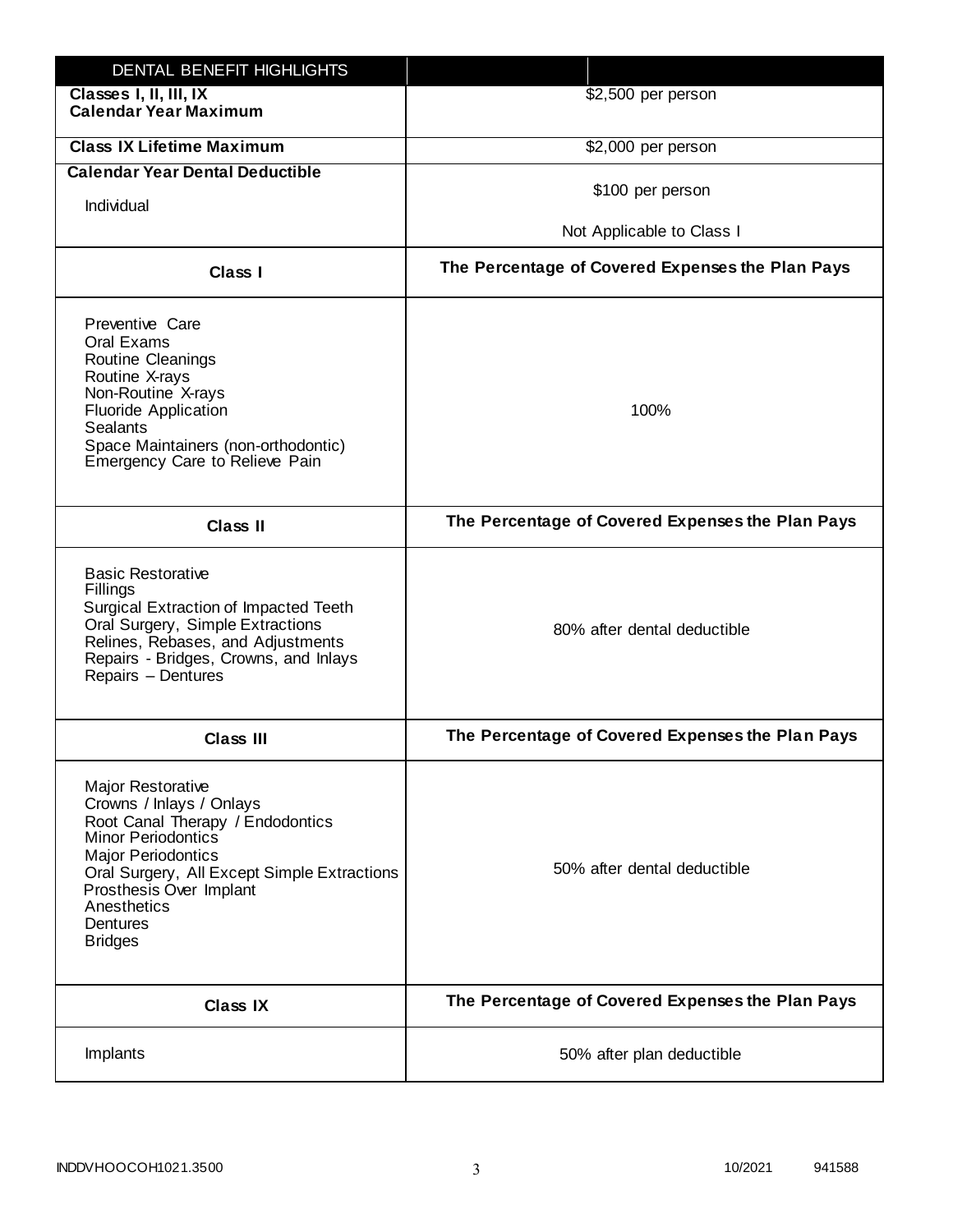| The Schedule - Vision Benefits                                                                  |                                                                                          |
|-------------------------------------------------------------------------------------------------|------------------------------------------------------------------------------------------|
| <b>VISION BENEFIT HIGHLIGHTS</b>                                                                |                                                                                          |
| Eye Examinations, including refraction                                                          | The plan pays 90% of expenses, not to exceed a \$100 calendar<br>year maximum per person |
| Materials (corrective eyeglasses or contact<br>lenses, including fittings and follow-up visits) | \$300 calendar year maximum per person                                                   |

| The Schedule - Hearing Benefits                             |                                        |
|-------------------------------------------------------------|----------------------------------------|
| <b>HEARING BENEFIT HIGHLIGHTS</b>                           |                                        |
| <b>Hearing Examinations</b>                                 | \$50 calendar year maximum per person  |
| Materials (Hearing Aids, including fittings<br>and repairs) | \$700 calendar year maximum per person |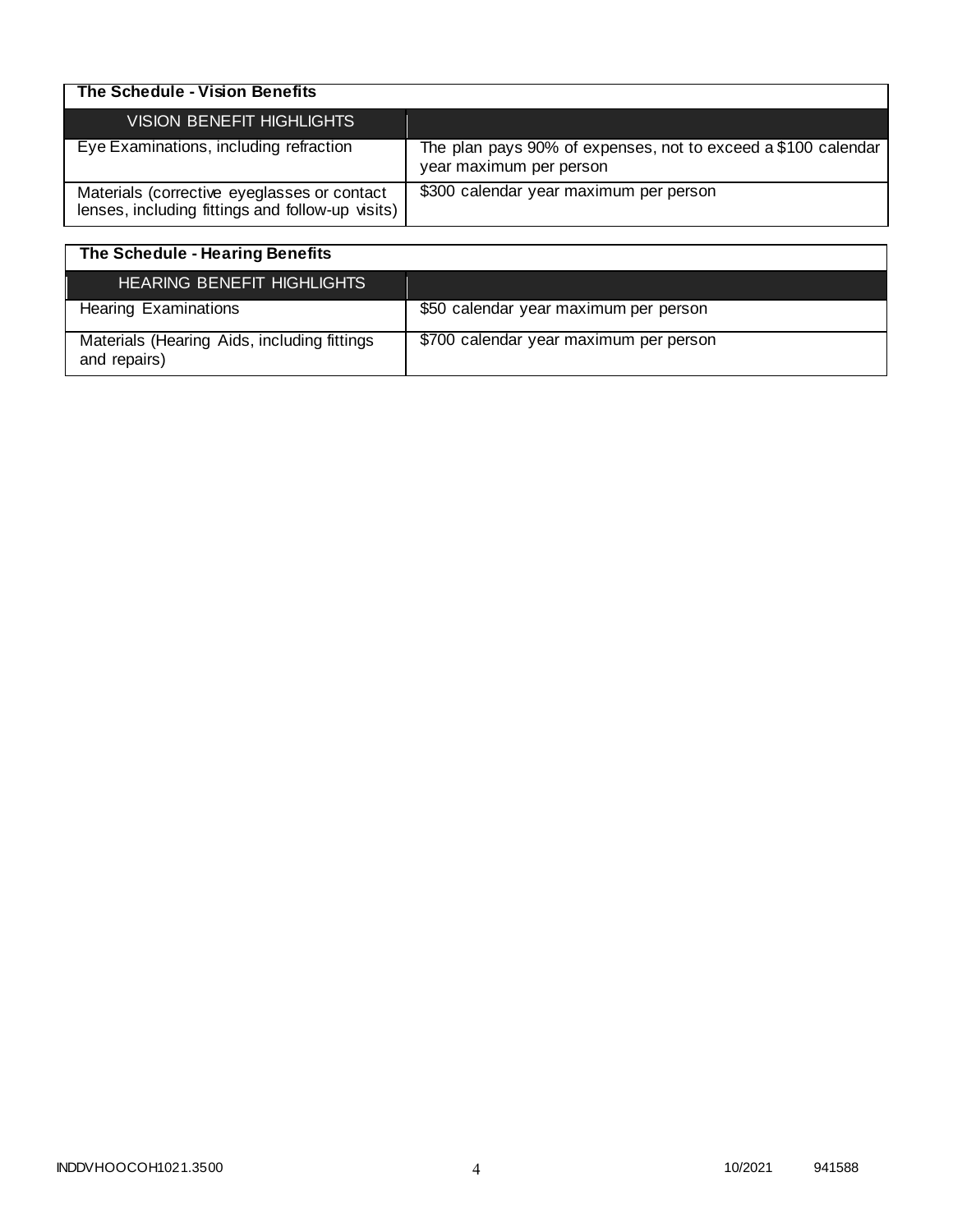# **Waiting Periods**

A Covered Person may access their dental, vision, and hearing benefit insurance once he or she has satisfied the following waiting periods:

- There is no waiting period for Class I or II dental benefits or for vision and hearing benefits.
- After 6 consecutive months of coverage dental benefits will increase to include the list of Class III procedures.
- After 12 consecutive months of coverage dental benefits will increase to include the list of Class IX procedures.

### **Missing Teeth Limitation**

There is no payment for replacement of teeth that are missing when a person first becomes insured. This payment limitation no longer applies after 24 months of continuous coverage.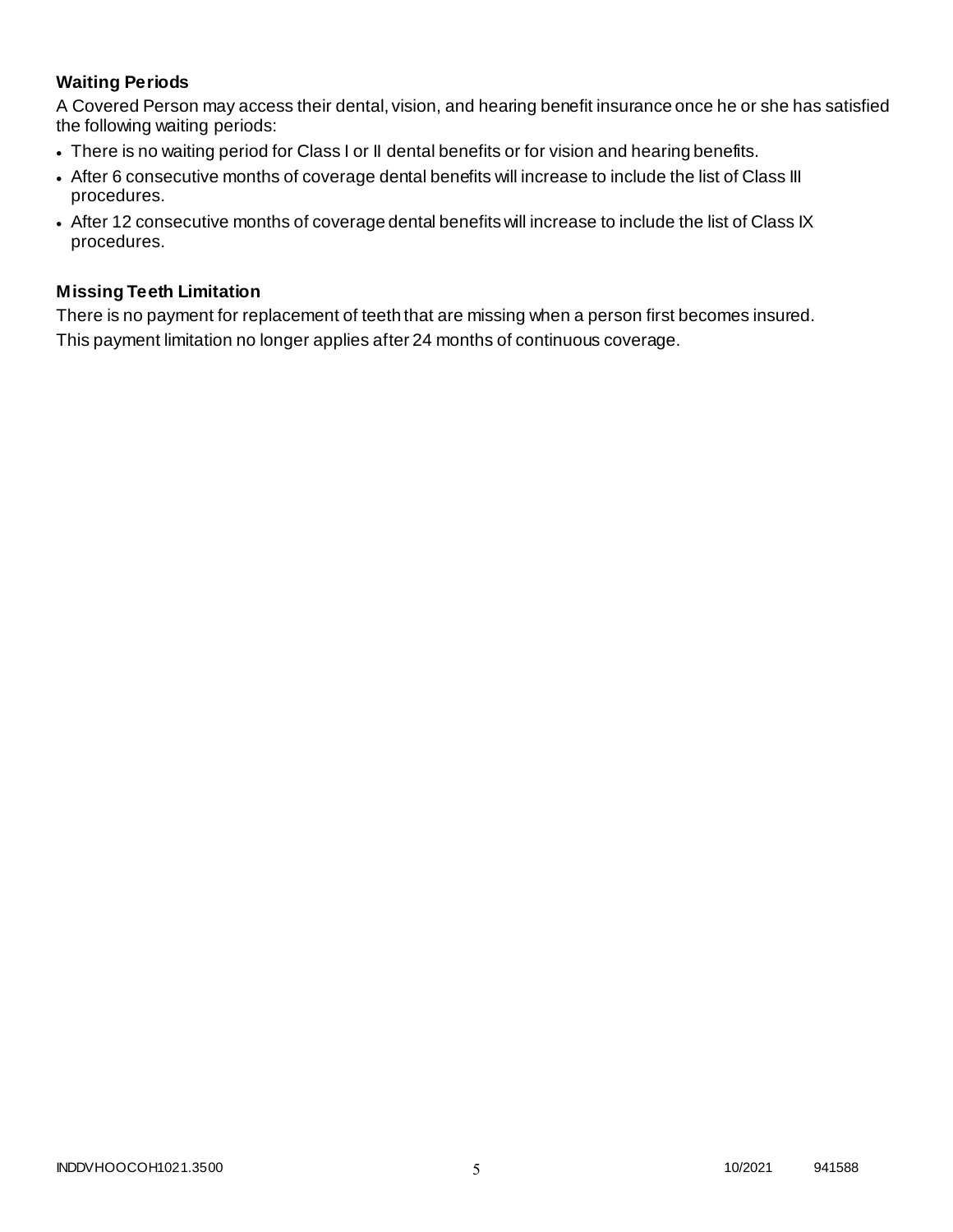# **E. Insured's Financial Responsibility**

The Insured is responsible for paying the monthly or quarterly premium on a timely basis. The Insured is also responsible to pay Providers for charges that are applied to the Deductibles, Coinsurance, and any amounts charged by Non-Participating Dental Providers in excess of the Contracted Fee. In addition, any charges for Medically Necessary and/or Dentally Necessary items that are excluded under the Policy are the responsibility of the Insured.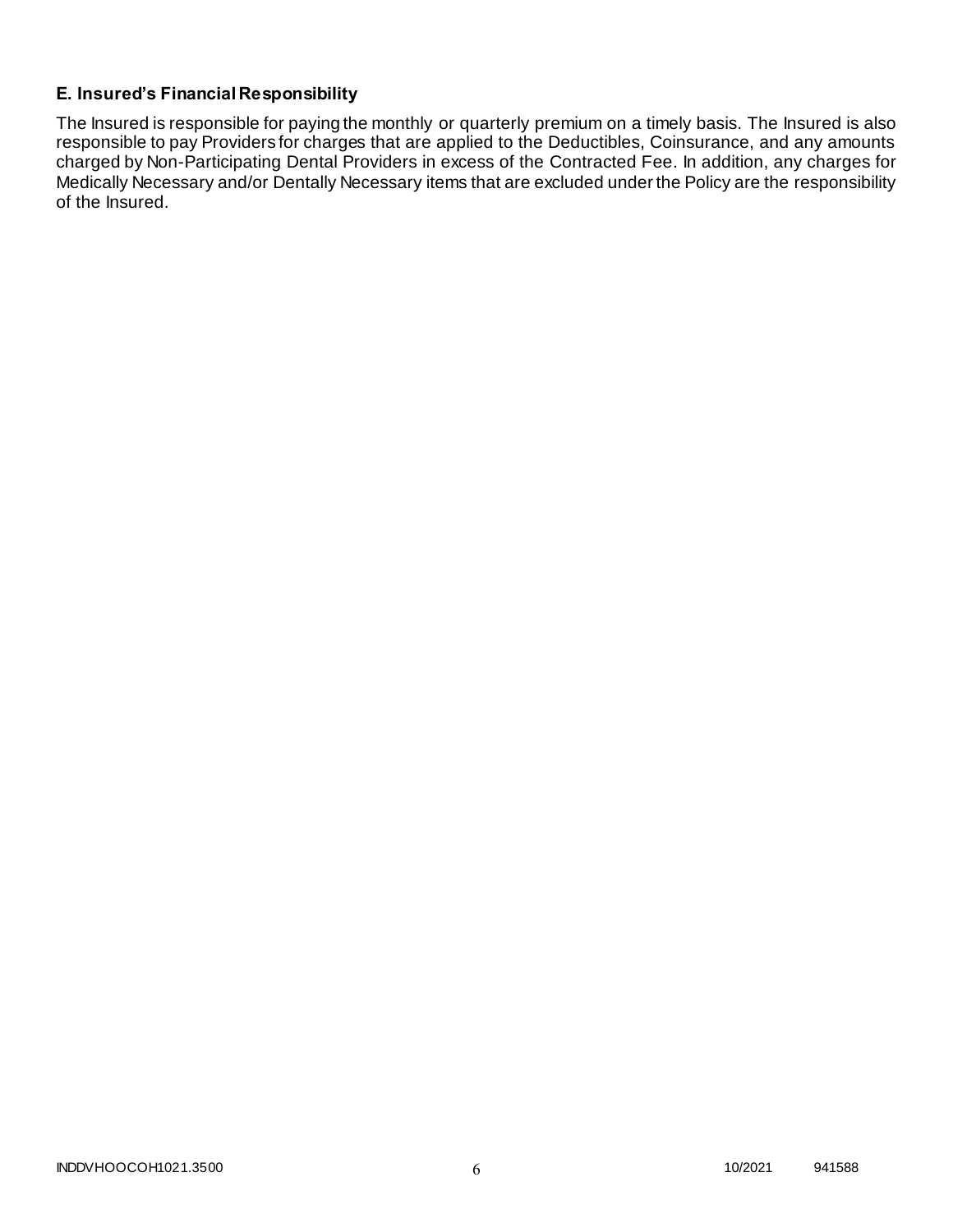# **F. Exclusions And Limitations: What Is Not Covered By This Policy**

# **Expenses Not Covered**

Covered Expenses will not include, and no payment will be made for:

- procedures which are not included in the list of Covered Dental Services, Covered Vision Services, or Covered Hearing Services;
- cone beam imaging;
- instruction for plaque control, oral hygiene and diet;
- core build-ups;
- veneers;
- precious or semi-precious metals for crowns, bridges and abutments;
- restoration of teeth which have been damaged by erosion, attrition or abrasion;
- bite registrations; precision or semi-precision attachments; or splinting;
- orthodontic treatment, except for the treatment of cleft lip and cleft palate;
- general anesthesia or intravenous sedation, when used for the purposes of anxiety control or patient management is not covered; may be considered only when medically or dentally necessary and when in conjunction with covered complex oral surgery;
- athletic mouth guards;
- services performed solely for cosmetic reasons;
- personalization or decoration of any dental device or dental work;
- replacement of an appliance per benefit guidelines;
- services that are deemed to be medical in nature;
- services and supplies received from a hospital;
- prescription drugs;
- plano lenses;
- VDT (video display terminal)/computer eyeglass benefit;
- medical or surgical treatment of the eyes;
- any type of corrective vision surgery, including LASIK surgery, radial ketatonomy (RK), automated lamellar keratoplasty (ALK), or conductive keratoplasty (CK);
- Orthoptic or vision training and any associated supplemental testing;
- any eye examination, or any corrective eyewear, required by an employer as a condition of employment;
- safety eyewear;
- sub-normal vision aids or non-prescription lenses;
- Magnification or low vision aids not shown as covered in the Schedule of Vision Coverage;
- Assistive Listening Devices (ALDs);
- medical and/or surgical treatment of the internal or external structures of the ear, including but not limited to Cochlear implants;
- Hearing Aids not prescribed by a Licensed Hearing Care Professional;
- ear protective devices or plugs;
- Hearing Aids maintenance/service contracts, ear molds and other miscellaneous repairs;
- Hearing Aids purchased online or over the counter (OTC); or
- Disposable Hearing Aids.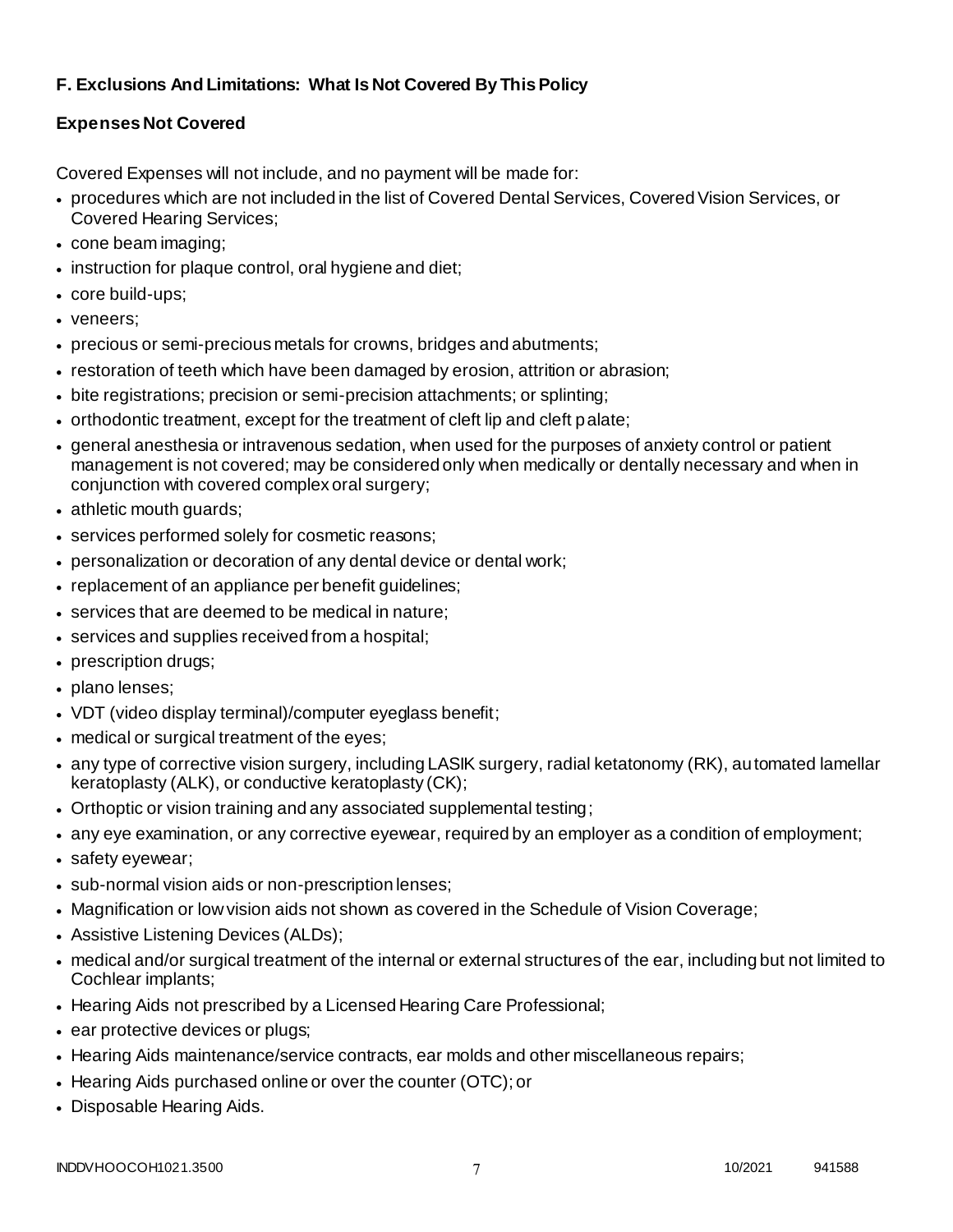### **General Limitations**

No payment will be made for expenses incurred for You or any one of Your Dependents:

- For services not specifically listed as Covered Services in this Policy.
- For services or supplies that are not Medically Necessary.
- For services received before the Effective Date of coverage.
- For services received after coverage under this Policy ends.
- For services for which You have no legal obligation to pay or for which no charge would be made if You did not have insurance coverage.
- For Professional services or supplies received or purchased directly or on Your behalf by anyone, including a Provider, from any of the following:
	- Yourself or Your employer;
	- a person who lives in the Covered Person's home, or that person's employer;
	- a person who is related to the Covered Person by blood, marriage or adoption, or that person's employer.
- for or in connection with an Injury arising out of, or in the course of, any employment for wage or profit;
- for or in connection with a Sickness which is covered under any workers' compensation or similar law;
- for charges made by a Hospital owned or operated by or which provides care or performs services for, the United States Government, if such charges are directly related to a condition which occurred while serving in the military or an associated auxiliary unit;
- services or supplies received due to an act of war, declared or undeclared while serving in the military or an associated auxiliary unit;
- to the extent that payment is unlawful where the person resides when the expenses are incurred;
- for charges which the person is not legally required to pay;
- for charges which would not have been made if the person had no insurance;
- to the extent that billed charges exceed the rate of reimbursement as described in the Schedule;
- for charges for unnecessary care, treatment or surgery;
- to the extent that You or any of Your Dependents is in any way paid or entitled to payment for those expenses by or through a public program, other than Medicaid;
- for or in connection with experimental procedures or treatment methods not approved by the American Dental Association or the appropriate dental specialty society;
- Procedures that are a covered expense under any other plan which provides dental, vision, or hearing benefits;
- To the extent that benefits are paid or payable for those expenses under the mandatory part of any auto insurance policy written to comply with a "no-fault" insurance law or an uninsured motorist insurance law. Cigna will take into account any adjustment option chosen under such part by You or any one of Your Dependents.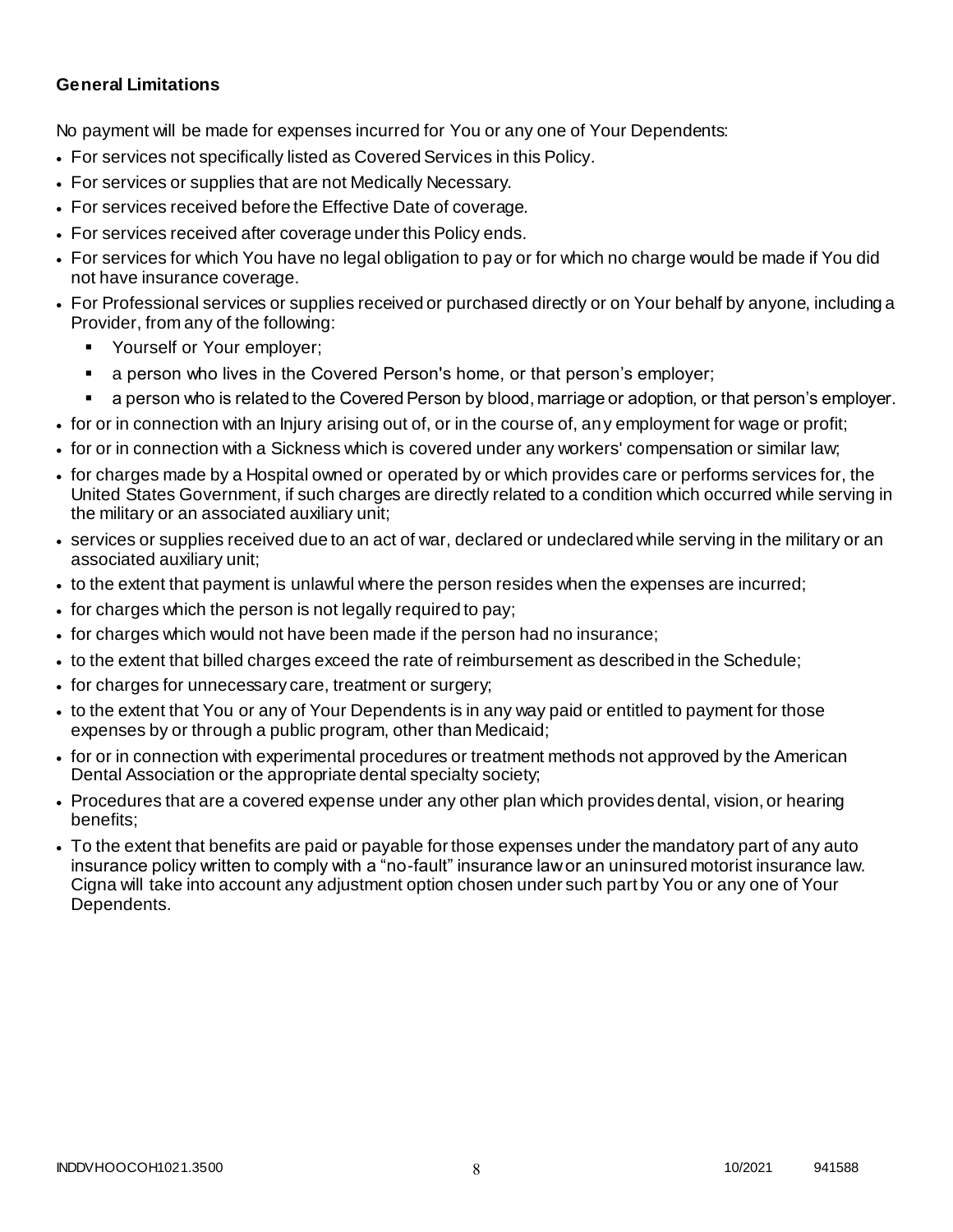### **G. Predetermination of Dental Benefits Program**

Predetermination of Benefits is a voluntary review of a Dentist's proposed treatment plan and expected charges. It is not preauthorization of service and is not required.

The treatment plan should include supporting pre-operative x-rays and other diagnostic materials as requested by Cigna's dental consultant. If there is a change in the treatment plan, a revised plan should be submitted.

Cigna will determine covered dental expenses for the proposed treatment plan. If there is no Predetermination of Benefits, Cigna will determine covered dental expenses when it receives a claim.

Review of proposed treatment is advised whenever extensive dental work is recommended when charges exceed **\$500**.

Predetermination of Benefits is not a guarantee of a set payment. Payment is based on the services that are actually delivered and the coverage in force at the time services are completed.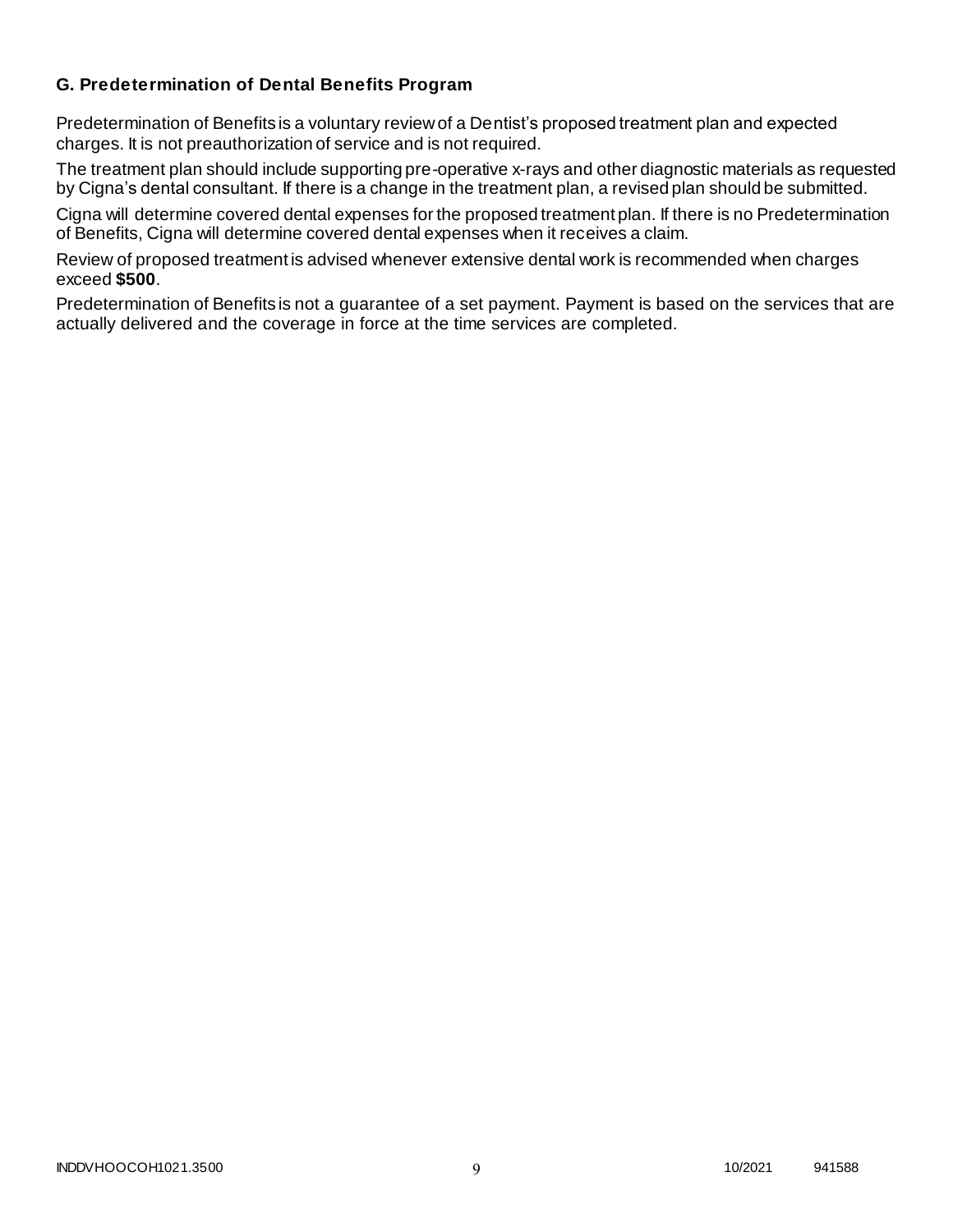### **H. General Provisions**

# **WHEN YOU HAVE A COMPLAINT OR AN APPEAL**

For the purposes of this section, any reference to "You," "Your" or "Yourself" also refers to a representative or Provider designated by You to act on Your behalf, unless otherwise noted.

We want You to be completely satisfied with the care You receive. That is why We have established a process for addressing Your concerns and solving Your problems.

#### **Start with Member Services**

We are here to listen and help. If You have a concern regarding a person, a service, the quality of care, or contractual benefits, You can call Our toll-free number and explain Your concern to one of Our Customer Service representatives. You can also express that concern in writing. Please call or write to Us at the following:

Customer Services Toll-Free Number or address on mycigna.com, explanation of benefits or claim form

We will do Our best to resolve the matter on Your initial contact. If We need more time to review or investigate Your concern, We will get back to You as soon as possible, but in any case within 30 days. If You are not satisfied with the results of a coverage decision, You can start the appeals procedure.

#### **Appeals Procedure**

Cigna has a two step appeals procedure for coverage decisions. To initiate an appeal, You must submit a request for an appeal in writing within 365 days of receipt of a denial notice. You should state the reason why You feel Your appeal should be approved and include any information supporting Your appeal. If You are unable or choose not to write, You may ask to register Your appeal by telephone. Call or write to Us at the toll-free number or address on Your Benefit Identification card, explanation of benefits or claim f orm.

#### **Level One Appeal**

Your appeal will be reviewed and the decision made by someone not involved in the initial decision. Appeals involving Medical Necessity or clinical appropriateness will be considered by a health care professional.

For level one appeals, We will respond in writing with a decision within 30 calendar days after We receive an appeal for a postservice coverage determination. If more time or information is needed to make the determination, We will notify You in writing to request an extension of up to 15 calendar days and to specify any additional information needed to complete the review.

If You are not satisfied with Our level-one appeal decision, You may request a level-two appeal.

### **Level Two Appeal**

If You are dissatisfied with Our level one appeal decision, You may request a second review. To start a level two appeal, follow the same process required for a level one appeal.

Most requests for a second review will be conducted by the Appeals Committee, which consists of at least three people. Anyone involved in the prior decision may not vote on the Committee. For appeals involving Medical Necessity or clinical appropriateness, the Committee will consult with at least one Dentist reviewer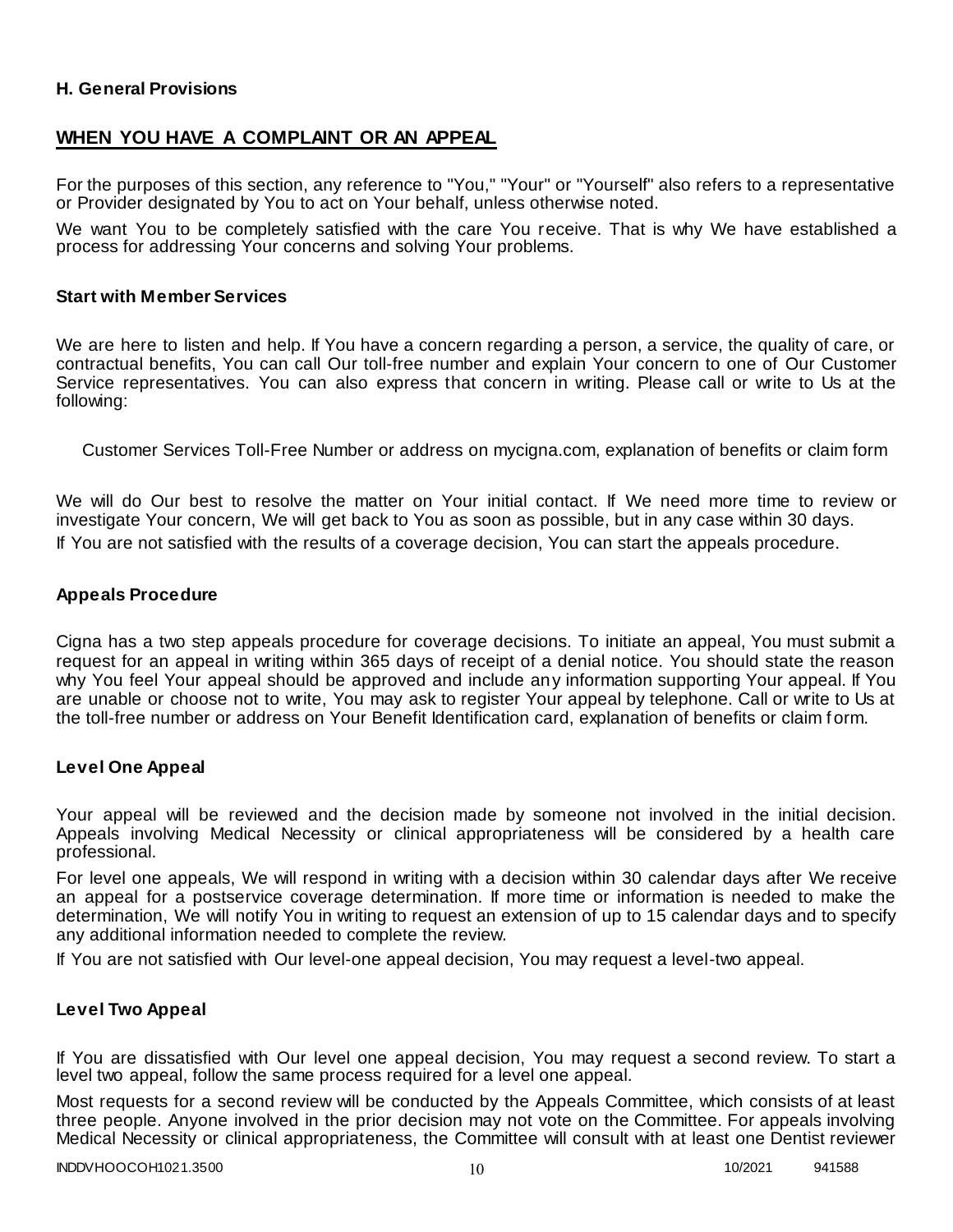in the same or similar specialty as the care under consideration, as determined by Cigna's Dentist reviewer. You may present Your situation to the Committee in person or by conference call.

For level two appeals We will acknowledge in writing that We have received Your request and schedule a Committee review. For postservice claims, the Committee review will be completed within 30 calendar days. If more time or information is needed to make the determination, We will notify You in writing to request an extension of up to 15 calendar days and to specify any additional information needed by the Committee to complete the review. You will be notified in writing of the Committee's decision within five working days after the Committee meeting, and within the Committee review time frames above if the Committee does not approve the requested coverage.

### **Notice of Benefit Determination on Appeal**

Every notice of an appeal decision will be provided in writing or electronically and, if an adverse determination, will include:

- (1) the specific reason or reasons for the denial decision;
- (2) reference to the specific Policy provisions on which the decision is based;
- (3) a statement that the claimant is entitled to receive, upon request and free of charge, reasonable access to and copies of all documents, records, and other Relevant Information as defined;
- (4) upon request and free of charge, a copy of any internal rule, guideline, protocol or other similar criterion that was relied upon in making the adverse determination regarding Your appeal, and an explanation of the scientific or clinical judgment for a determination that is based on a medical necessity, experimental treatment or other similar exclusion or limit.

#### **Relevant Information**

Relevant Information is any document, record, or other information which was relied upon in making the benefit determination; was submitted, considered, or generated in the course of making the benefit determination, without regard to whether such document, record, or other information was relied upon in making the benefit determination; demonstrates compliance with the administrative processes and safeguards required by federal law in making the benefit determination; or constitutes a statement of policy or guidance with respect to the plan concerning the denied treatment option or benefit or the claimant's diagnosis, without regard to whether such advice or statement was relied upon in making the benefit determination.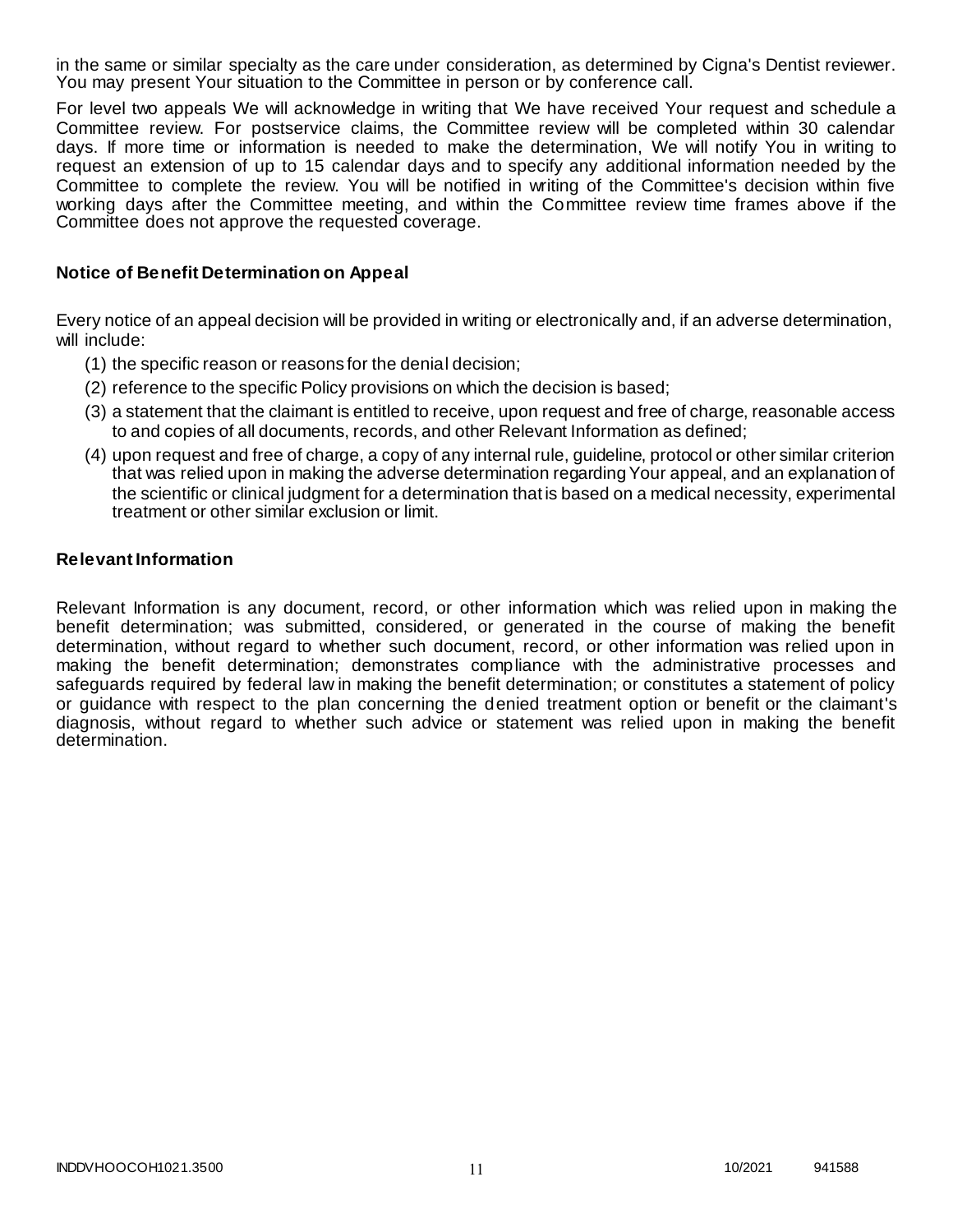# **I. Participating Dental Providers**

Cigna will provide a current list of Dentists currently participating with Cigna and their locations to each Covered Person upon request.

To verify if a Dentist is currently participating with Cigna and is accepting new Cigna Insureds, the Covered Person should visit Our website at mycigna.com.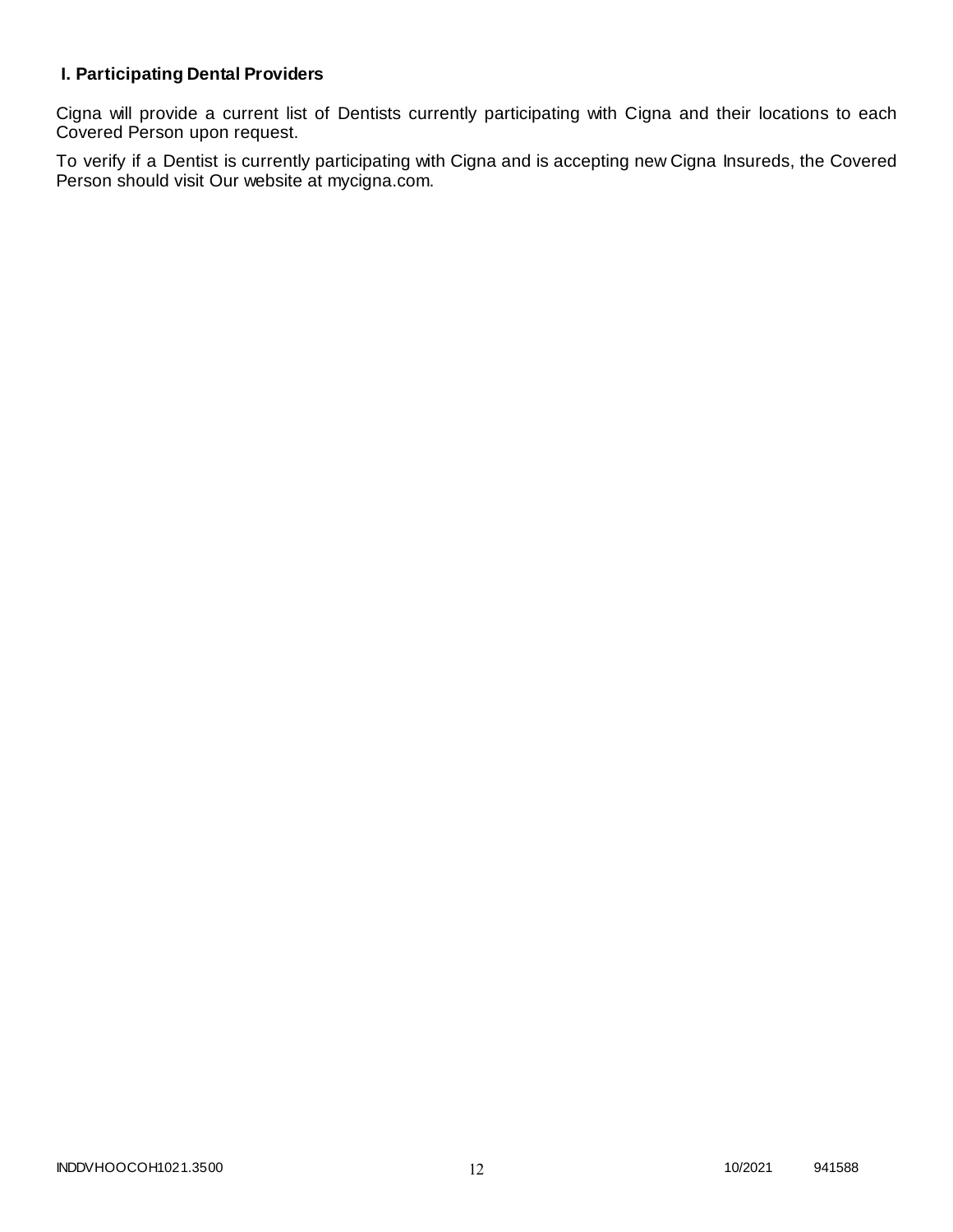### **J. Renewability, Eligibility, and Continuation**

1. The Policy will renew except for the specific events stated in the Policy. Cigna may change the premiums of the Policy with 60 days written notice to the Insured. However, Cigna will not refuse to renew or change the premium schedule for the Policy on an individual basis, but only for all Insureds in the same class and covered under the same Policy as You.

2. The individual plan is designed for residents of Ohio who are not enrolled under or covered by any other group or individual health coverage. You must notify Cigna of all changes that may affect any Covered Person's eligibility under the Policy.

3. You or Your Dependent(s) will become ineligible for coverage:

- When premiums are not paid according to the due dates and grace periods described in the premium section.
- With respect to Your Spouse, Domestic Partner, or partner to a Civil Union: when the Spouse is no longer married to the Insured or when the union is dissolved.
- With respect to You and Your Family Member(s): when You no longer meet the requirements listed in the Conditions of Eligibility section.
- The date the Policy terminates.
- When the Insured no longer lives in the Service Area.

4. If a Covered Person's eligibility under this Plan would terminate due to the Insured's death, divorce or if other Dependents would become ineligible due to age or no longer qualify as dependents for coverage under this Plan; except for the Insured's failure to pay premium, the Covered Person's insurance will be continued if the Covered Person exercising the continuation right notifies Cigna and pays the appropriate monthly premium within 60 days following the date this Policy would otherwise terminate. Any waiting periods in the new Plan will be considered as being met to the extent coverage was in force under this Plan.